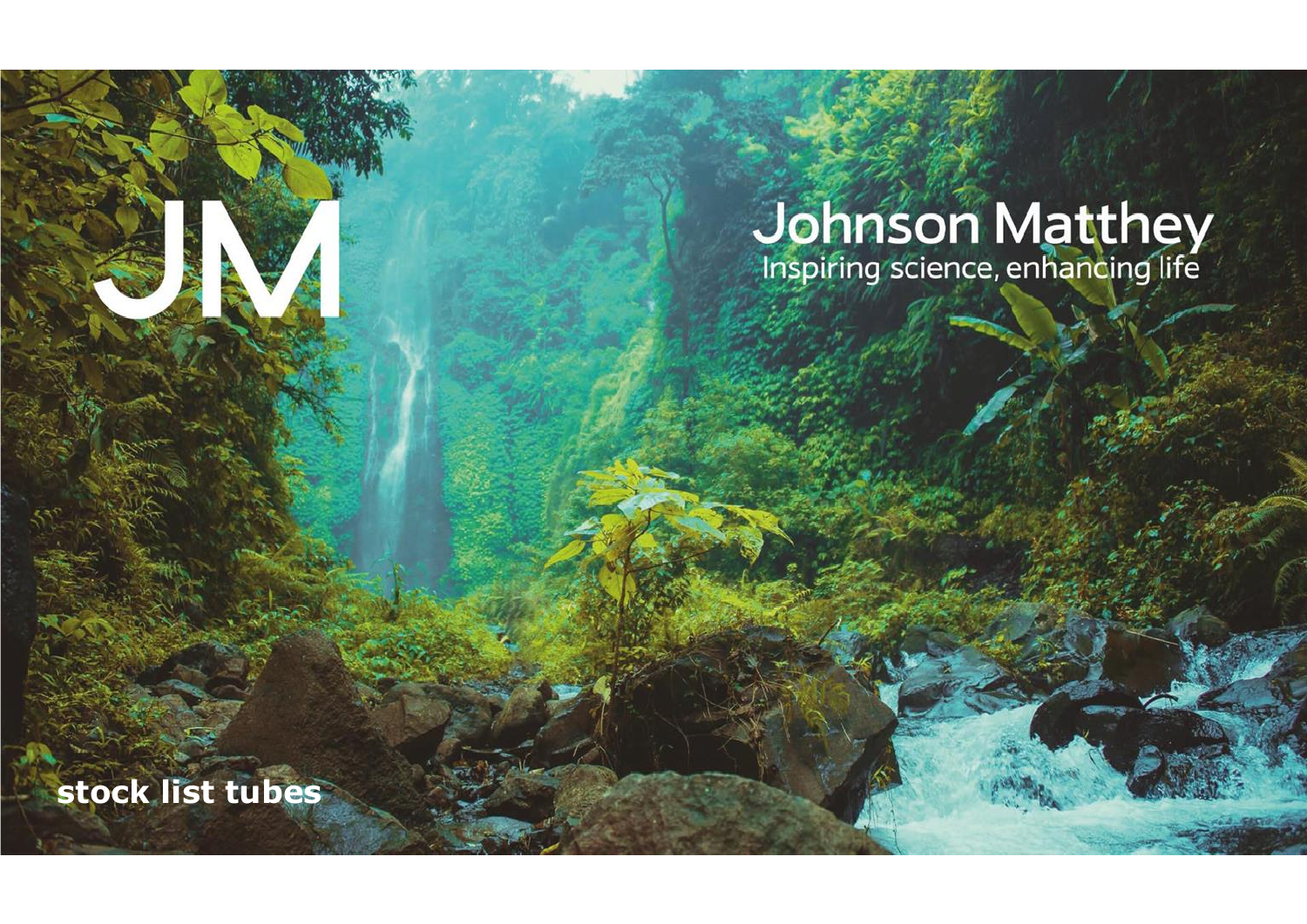**JM** 

|           | Øint./ext./wall mm | item number |           | Øint./ext./wall mm | item number |
|-----------|--------------------|-------------|-----------|--------------------|-------------|
|           |                    |             |           |                    |             |
| Au 750 2N | 0.9 / 1.4 / 0.25   | 5.0000      | Au 750 3N | 1.0 / 2.0 / 0.50   | 5.1108      |
|           | 1.0 / 1.8 / 0.40   | 5.0001      |           | 1.3 / 2.2 / 0.45   | 5.2100      |
|           | 1.4 / 2.0 / 0.30   | 5.0050      |           | 1.6 / 2.5 / 0.45   | 5.2101      |
|           | 1.7 / 2.2 / 0.25   | 5.0003      |           | l.2 / 3.0 / 0.90   | 5.2102      |
|           | 1.6 / 2.5 / 0.45   | 5.0004      |           | 2.0 / 3.0 / 0.50   | 5.1106      |
|           | 2.0 / 3.0 / 0.50   | 5.0051      |           | 2.5 / 3.5 / 0.50   | 5.2103      |
|           | 3.0 / 4.0 / 0.50   | 5.0052      |           | 2.0 / 4.0 / 1.00   | 5.2104      |
|           | 4.0 / 5.0 / 0.50   | 5.0053      |           | 3.0 / 4.0 / 0.50   | 5.1107      |
|           | 5.0 / 6.0 / 0.50   | 5.0054      |           | 3.0 / 5.0 / 1.00   | 5.2106      |
|           |                    |             |           | 4.0 / 5.0 / 0.50   | 5.1731      |
|           |                    |             |           | 5.0 / 6.0 / 0.50   | 5.1732      |
|           |                    |             |           | 4.5 / 6.5 / 1.00   | 5.2107      |

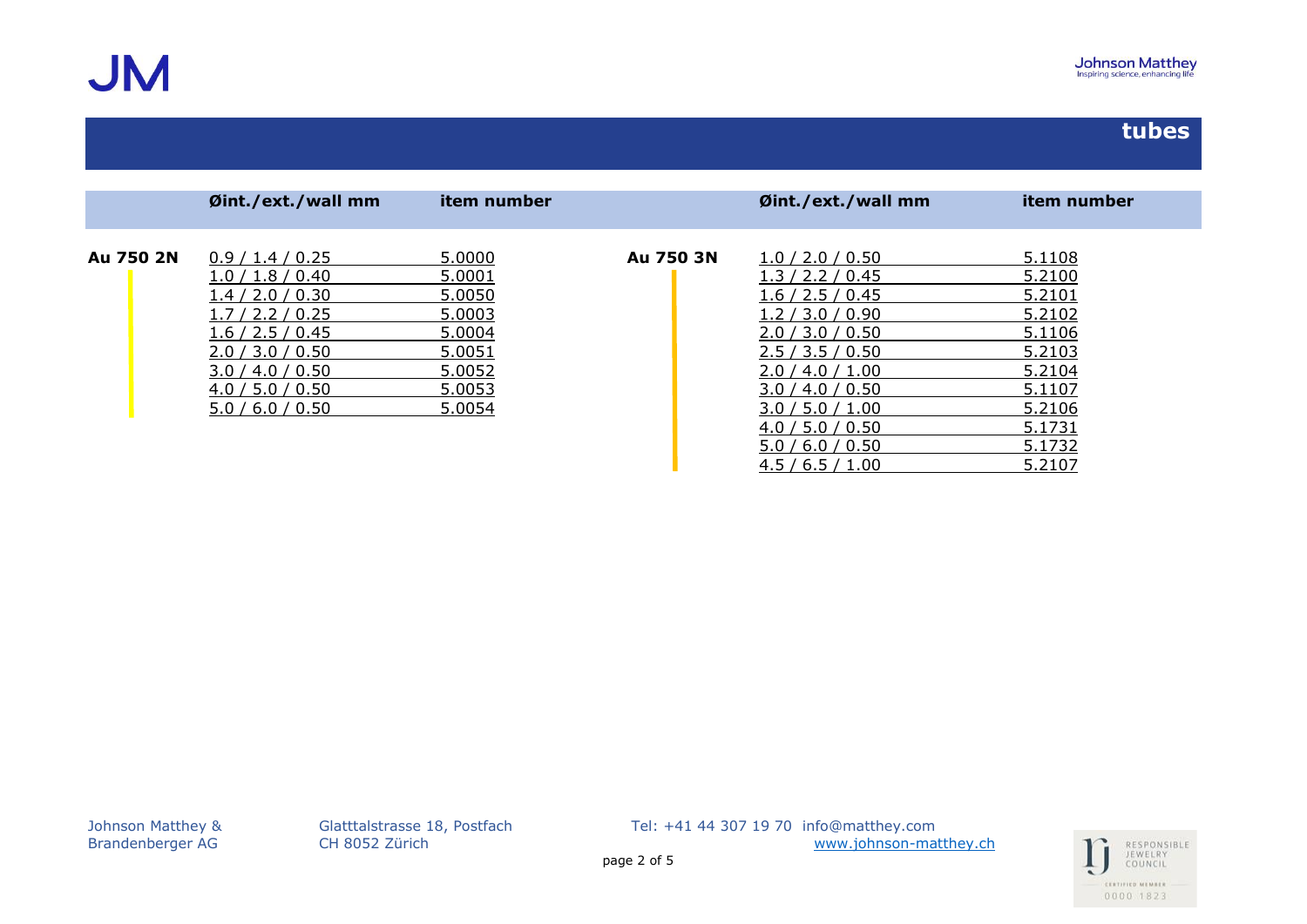|           | Øint./ext./wall mm                                                                                                                                                                                                                                                                                  | item number                                                                                                                                        |                              | Øint./ext./wall mm                                                                                                                       | item number                                                        |
|-----------|-----------------------------------------------------------------------------------------------------------------------------------------------------------------------------------------------------------------------------------------------------------------------------------------------------|----------------------------------------------------------------------------------------------------------------------------------------------------|------------------------------|------------------------------------------------------------------------------------------------------------------------------------------|--------------------------------------------------------------------|
| Au 750 5N | 0.9 / 1.4 / 0.25<br>1.0 / 1.8 / 0.40<br>1.4 / 2.0 / 0.30<br>1.3 / 2.2 / 0.45<br>.7/2.2/0.25<br>1.6 / 2.5 / 0.45<br>1.2 / 3.0 / 0.90<br>2.0 / 3.0 / 0.50<br>2.5 / 3.5 / 0.50<br>2.0 / 4.0 / 1.00<br>3.0 / 4.0 / 0.50<br>3.0 / 4.5 / 0.75<br>3.0 / 5.0 / 1.00<br>4.0 / 5.0 / 0.50<br>5.0 / 6.0 / 0.50 | 5.0006<br>5.0007<br>5.0008<br>5.2120<br>5.0009<br>5.0010<br>5.2122<br>5.0011<br>5.2123<br>5.2124<br>5.0012<br>5.2125<br>5.2126<br>5.0013<br>5.0014 | <b>Au 750 WG</b><br>(Pd 130) | 0.9 / 1.4 / 0.25<br>1.0 / 1.8 / 0.40<br>1.7 / 2.2 / 0.25<br>1.6 / 2.5 / 0.45<br>2.0 / 3.0 / 0.50<br>3.0 / 4.0 / 0.50<br>4.0 / 5.0 / 0.50 | 5.0015<br>5.0016<br>5.0017<br>5.0018<br>5.1121<br>5.1119<br>5.0019 |
|           | 4.5 / 6.5 / 1.00<br>7.6 / 10.0 / 1.20                                                                                                                                                                                                                                                               | 5.2127<br>5.1795                                                                                                                                   |                              |                                                                                                                                          |                                                                    |

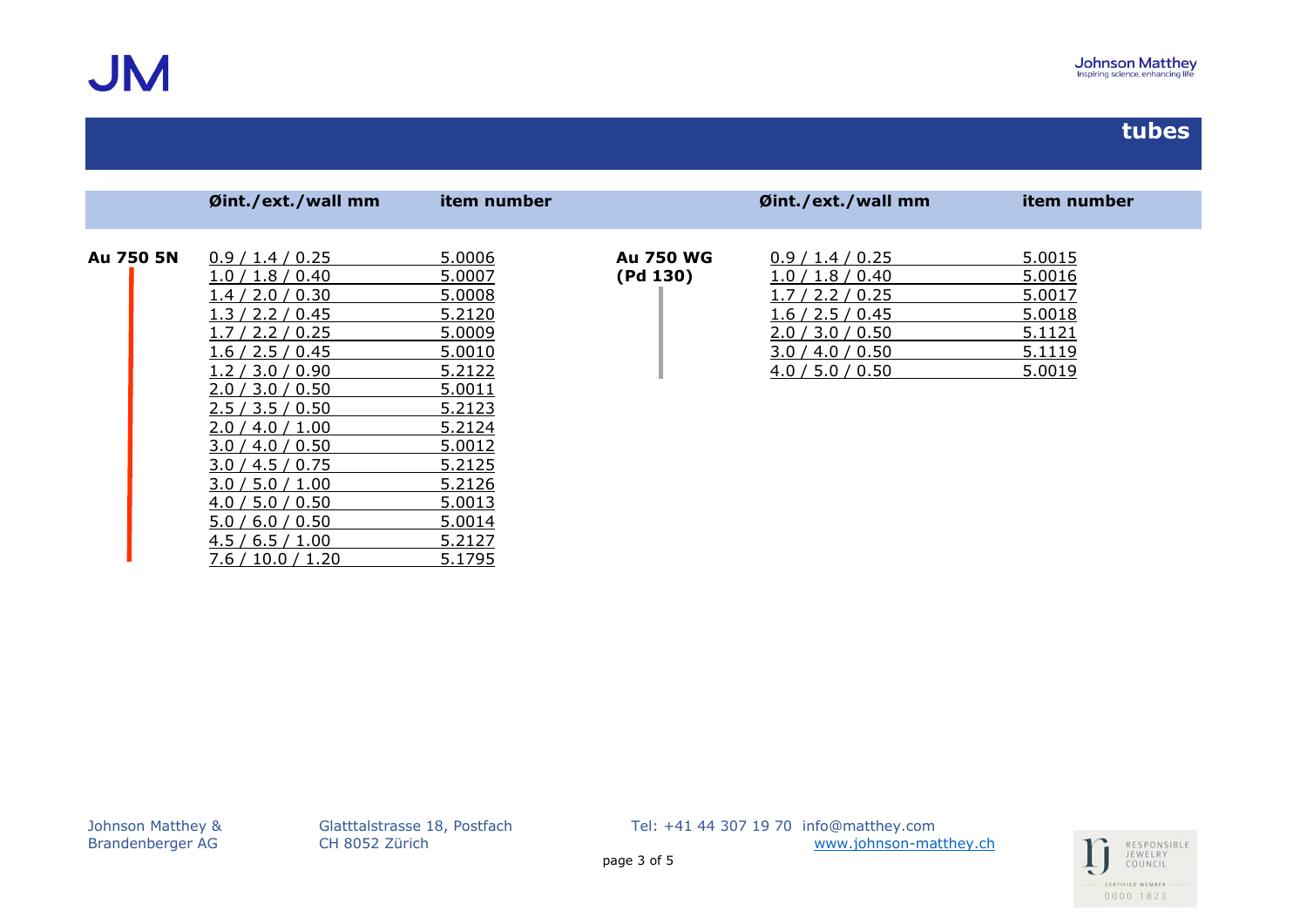|                  | Øint./ext./wall mm | item number |                  | Øint./ext./wall mm | item number |
|------------------|--------------------|-------------|------------------|--------------------|-------------|
|                  |                    |             |                  |                    |             |
| <b>Au 750 WG</b> | 1.0 / 2.0 / 0.50   | 5.1120      | <b>Pt 950 Ru</b> | 0.9 / 1.4 / 0.25   | 5.0020      |
| (Pd 160)         | 1.3 / 2.2 / 0.45   | 5.2140      |                  | 1.0 / 1.8 / 0.40   | 5.0021      |
|                  | 1.6 / 2.5 / 0.45   | 5.2141      |                  | 1.3 / 2.0 / 0.35   | 5.1045      |
|                  | .2/3.0/0.90        | 5.2142      |                  | l.4 / 2.0 / 0.30   | 5.2160      |
|                  | 2.5 / 3.5 / 0.50   | 5.2143      |                  | 1.6 / 2.5 / 0.45   | 5.2161      |
|                  | 2.0 / 4.0 / 1.00   | 5.2144      |                  | / 2.2 / 0.25       | 5.0022      |
|                  | 3.0 / 4.5 / 0.75   | 5.2145      |                  | .2 / 3.0 / 0.90    | 5.2162      |
|                  | 3.5 / 4.5 / 0.50   | 5.1805      |                  | /3.0 / 0.45<br>2.1 | 5.1385      |
|                  | 3.0 / 5.0 / 1.00   | 5.2146      |                  | 2.5 / 3.5 / 0.50   | 5.2163      |
|                  | 5.0 / 6.0 / 0.50   | 5.1806      |                  | 3.0 / 4.0 / 0.50   | 5.1048      |
|                  | 4.5 / 6.5 / 1.00   | 5.2147      |                  | 3.5 / 4.5 / 0.50   | 5.1225      |
|                  |                    |             |                  | 3.8 / 5.0 / 0.60   | 5.1049      |
|                  |                    |             |                  | 4.5 / 5.5 / 0.50   | 5.2164      |
|                  |                    |             |                  | 5.0 / 6.0 / 0.50   | 5.0023      |